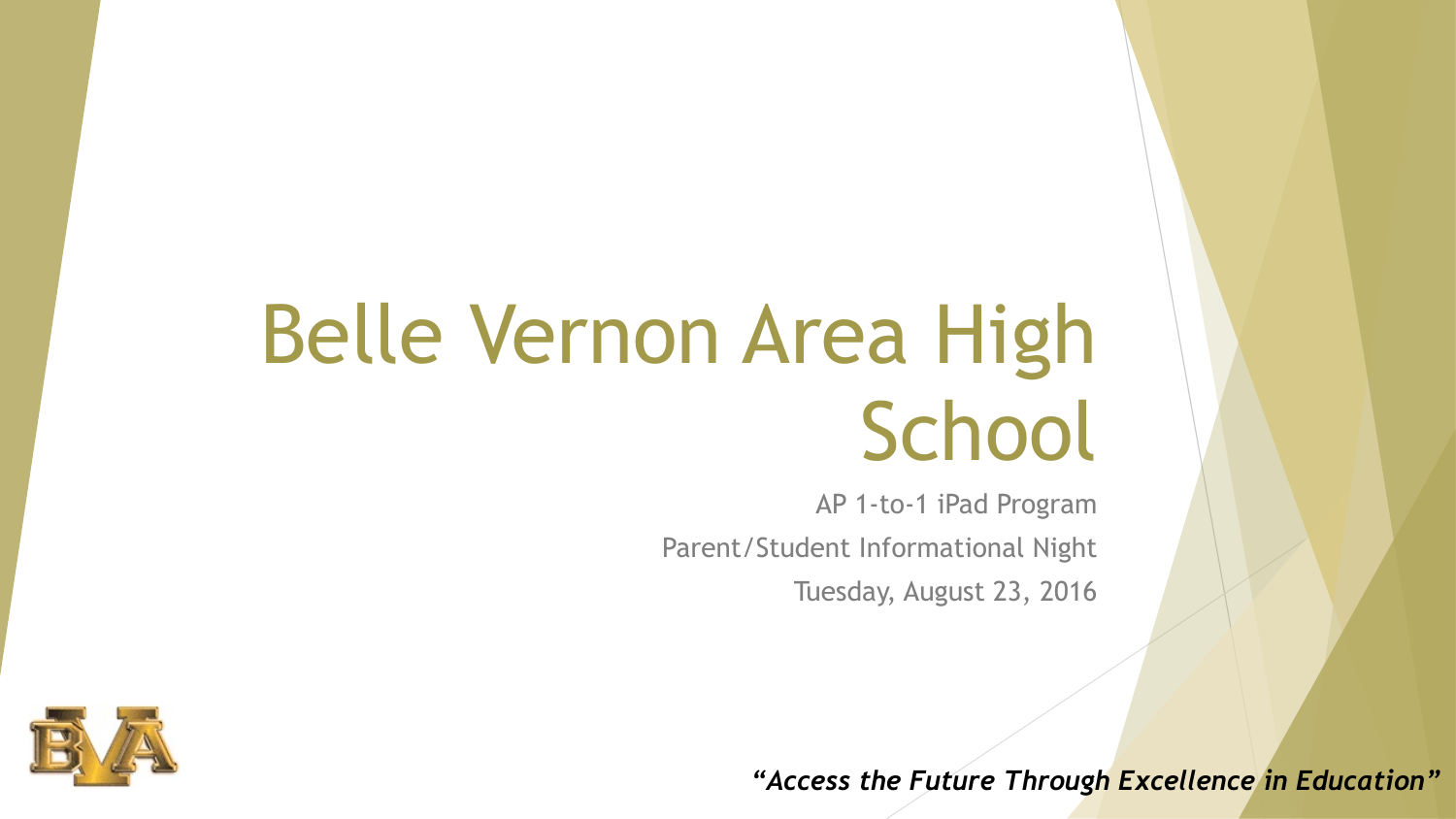# Welcome!!!

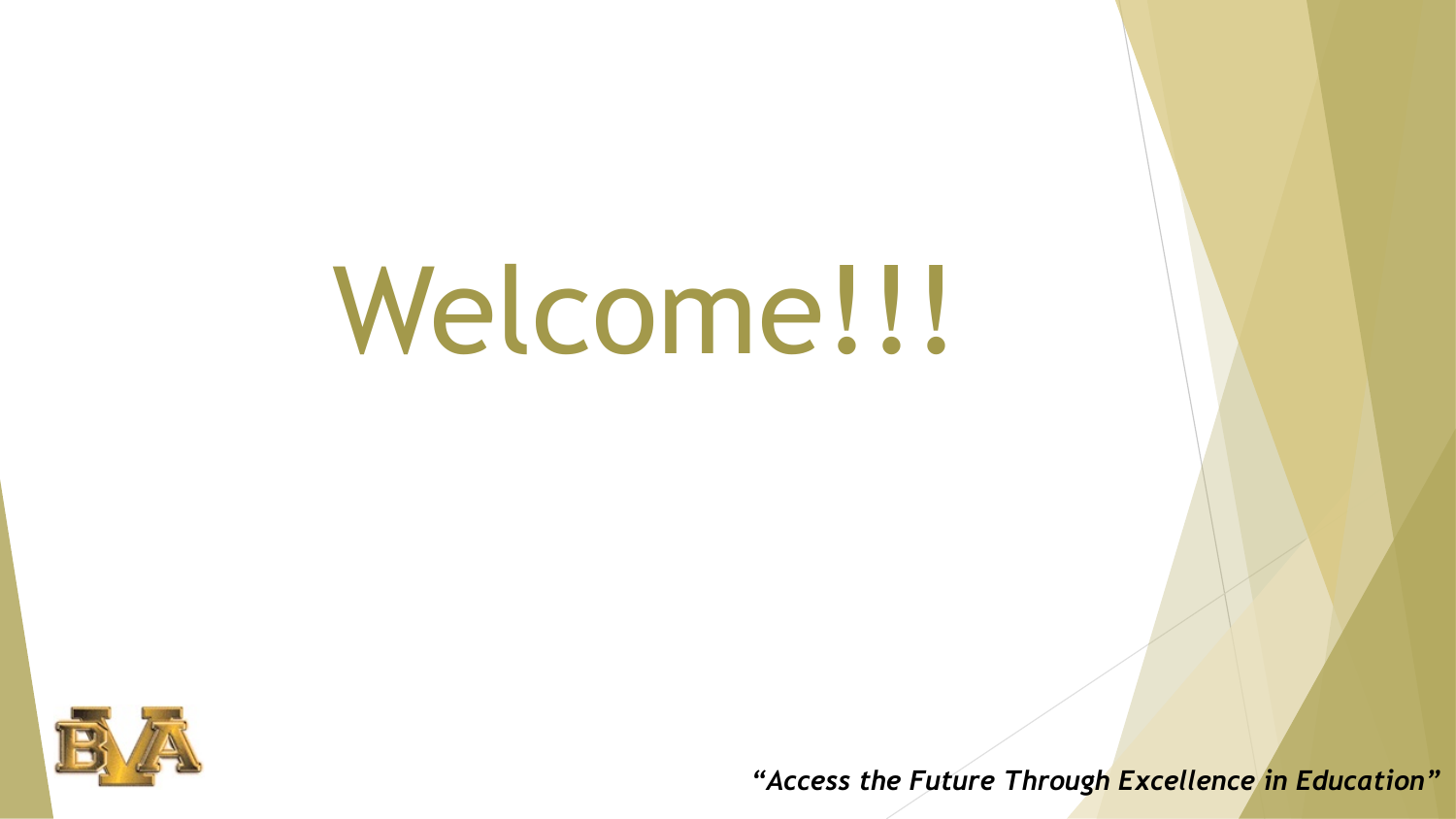### Agenda

- Why focus on AP?
- Educational Impact and Examples
- **Technological Components**
- Program Policies and Procedures
- **Student Responsibilities**
- Parent Responsibilities
- End of Program Distribution of iPads

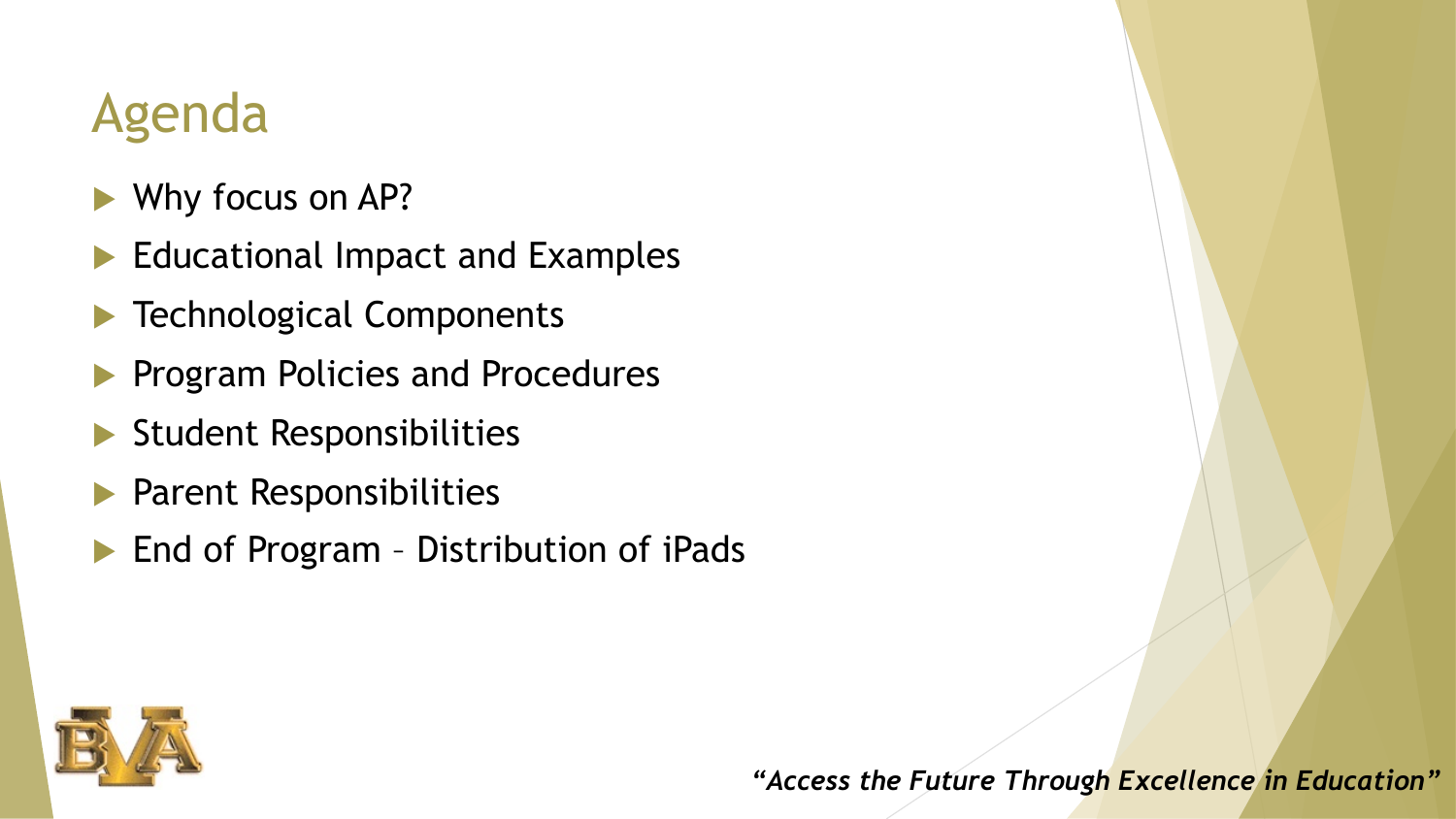### Why Focus Time and Resources on AP?

- Importance to most advanced students!!!
- $\triangleright$  Outdated resources and textbooks
- $\blacktriangleright$  Students learn rigorous college-level content and skills
- Taking AP is valued in the college admission process
- $\blacktriangleright$  AP courses are interesting and rewarding academic experiences
- $\triangleright$  Opportunity to earn valuable credit and placement in college
- Taking an AP course helps students build critical thinking skills, confidence, and the essential time management and study skills needed for college success
- $\blacktriangleright$  Nationally, research shows that students who score a 3 or higher on an AP Exam typically earn higher grade point averages in college and have higher graduation rates than their non-AP peers

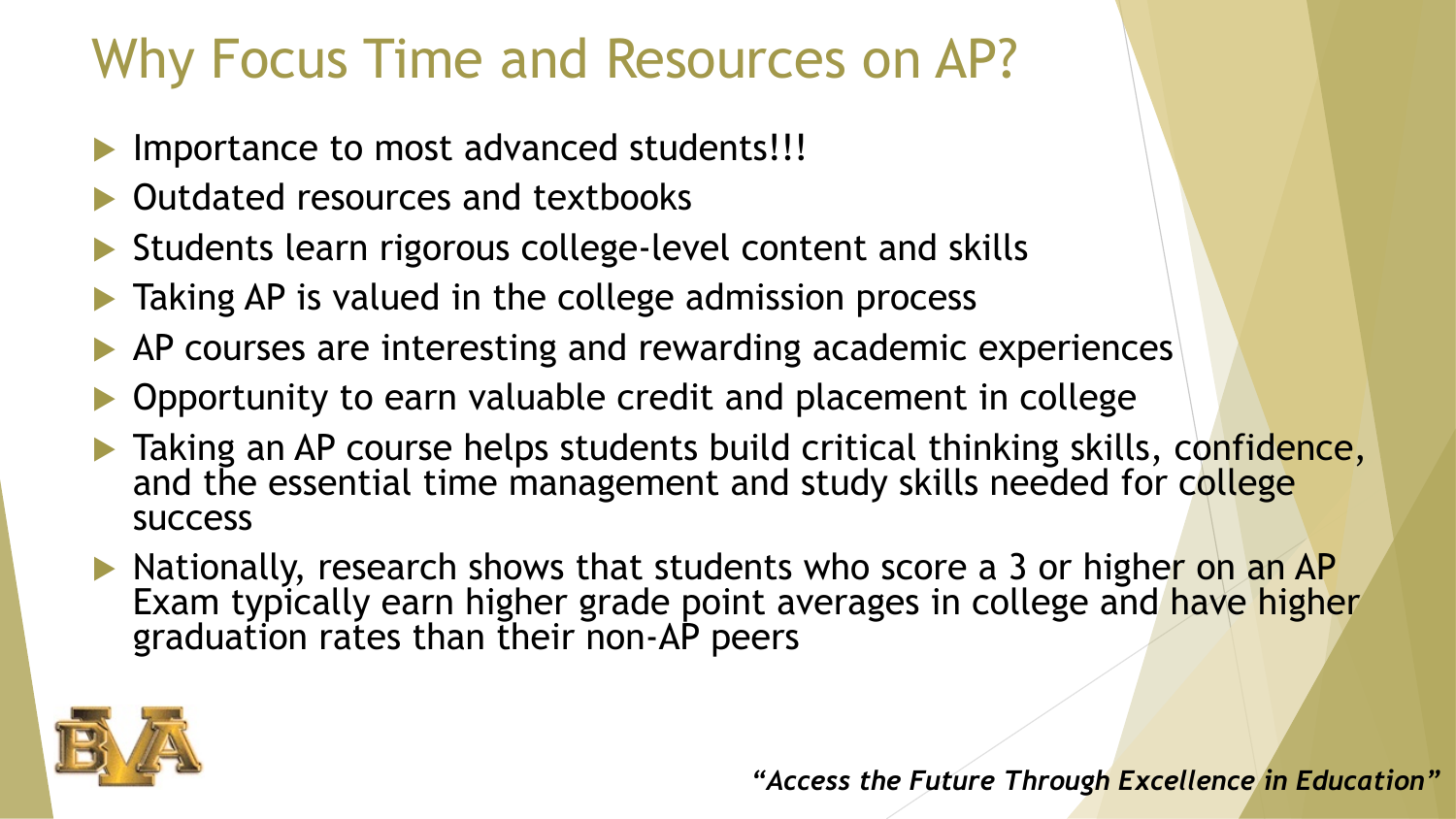### Educational Impacts and Examples

- $\blacktriangleright$  Textbooks
- $\blacktriangleright$  Apps
- **Organization Skills**
- ▶ 24/7 Access to Course Materials on iTunesU
- **Instructional Methodology**

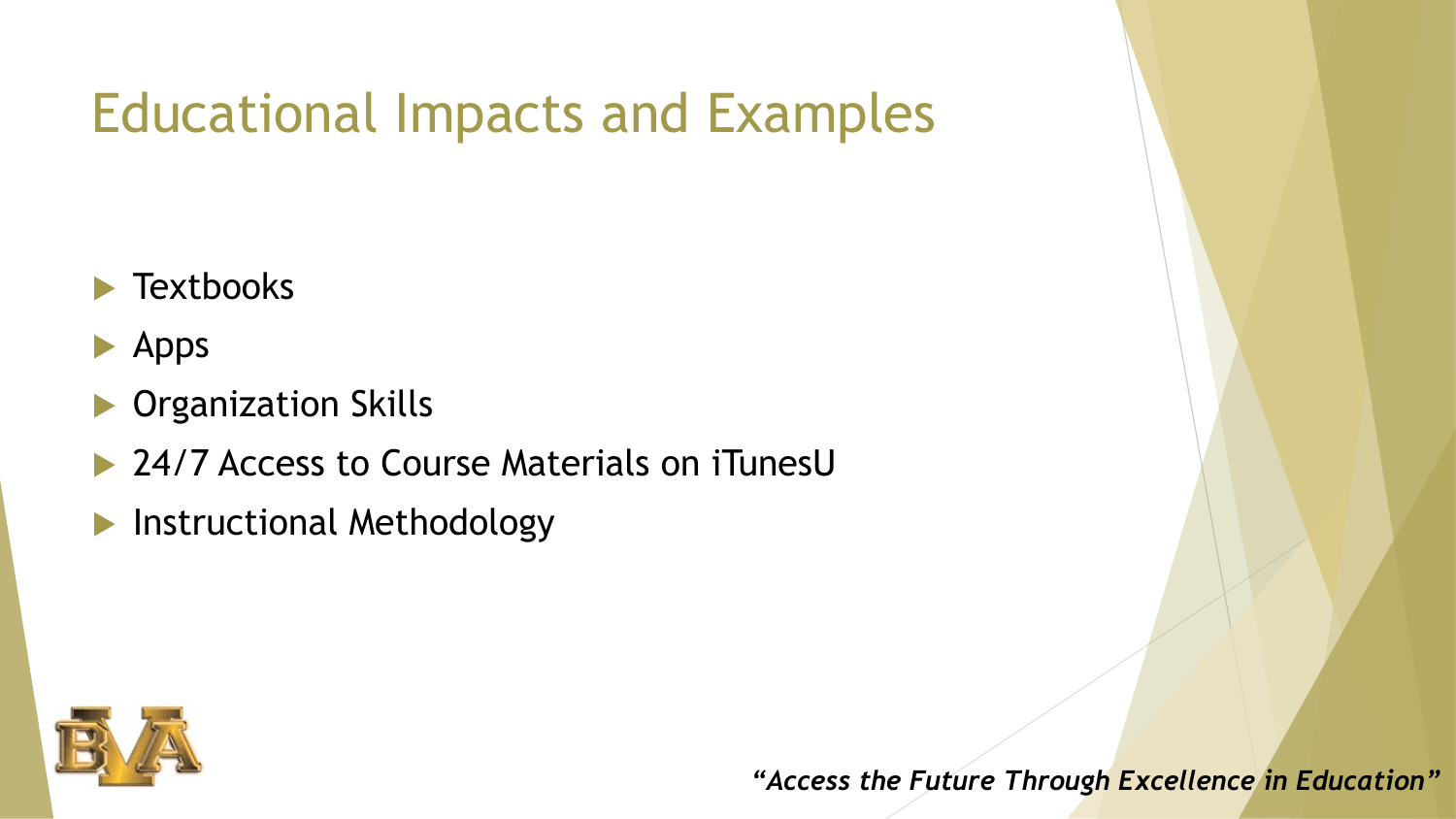### Educational Impacts – Here's Our Reality



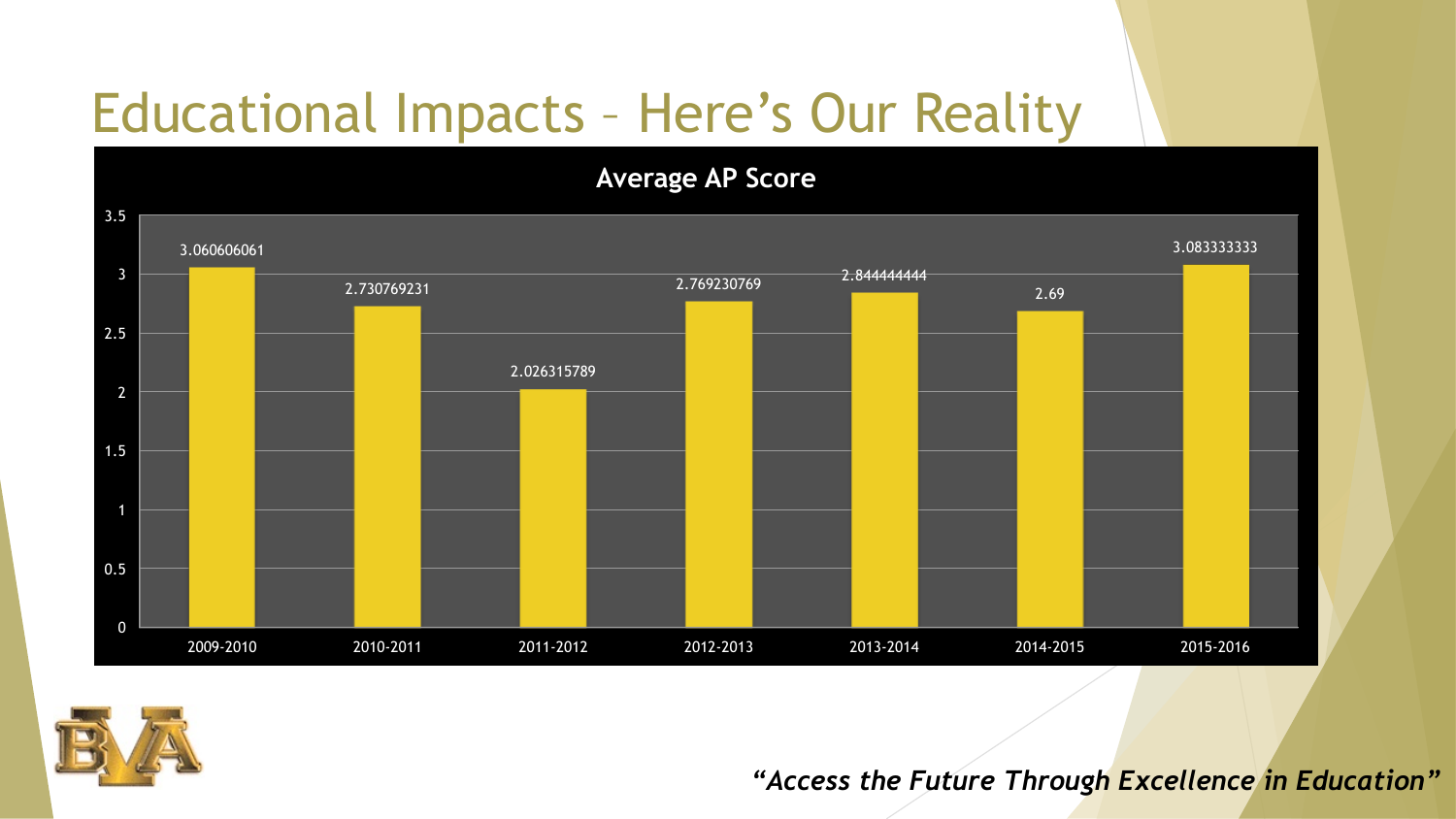### Educational Impacts – Here's Our Reality



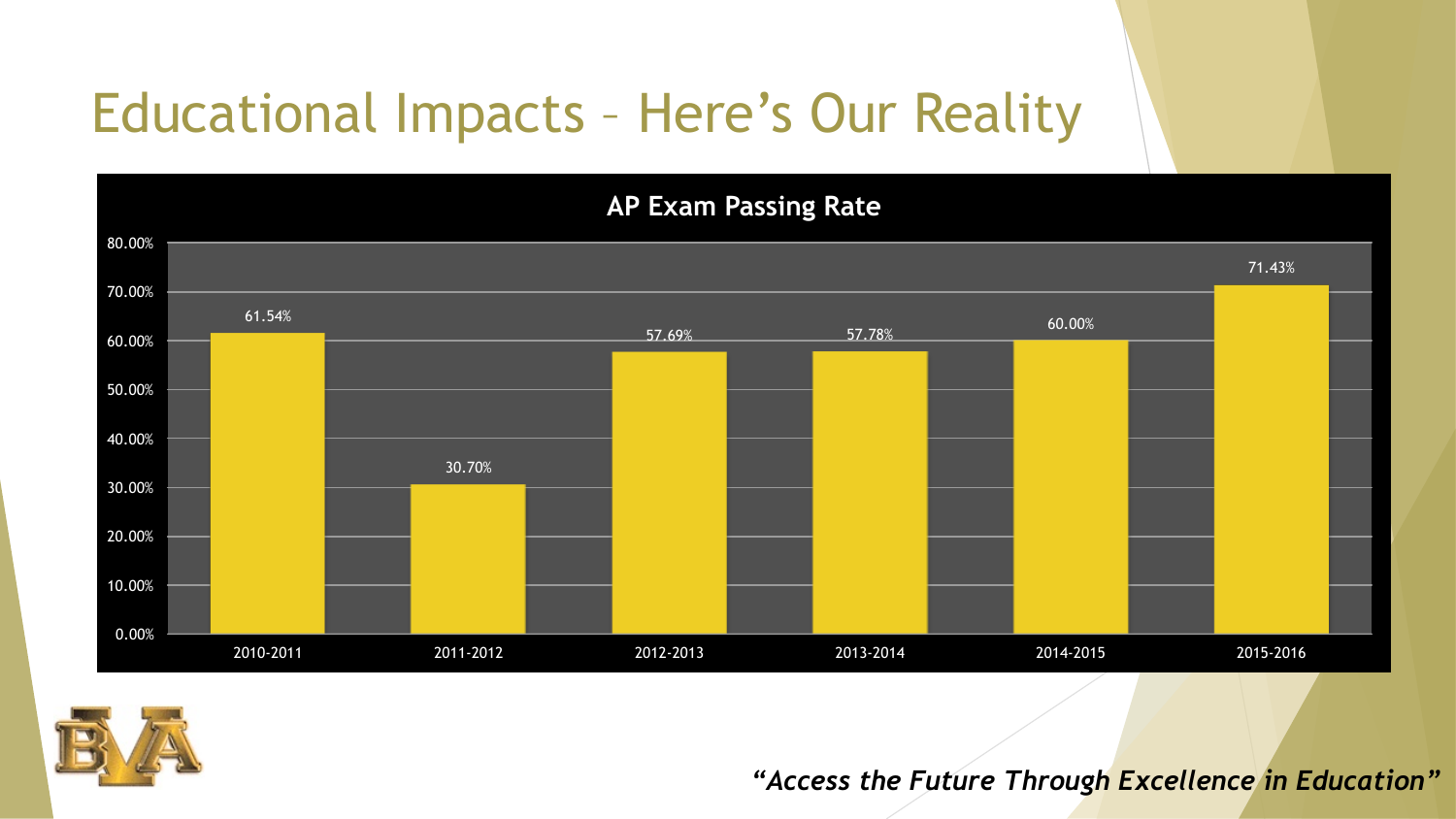### Educational Impacts – Here's Our Reality



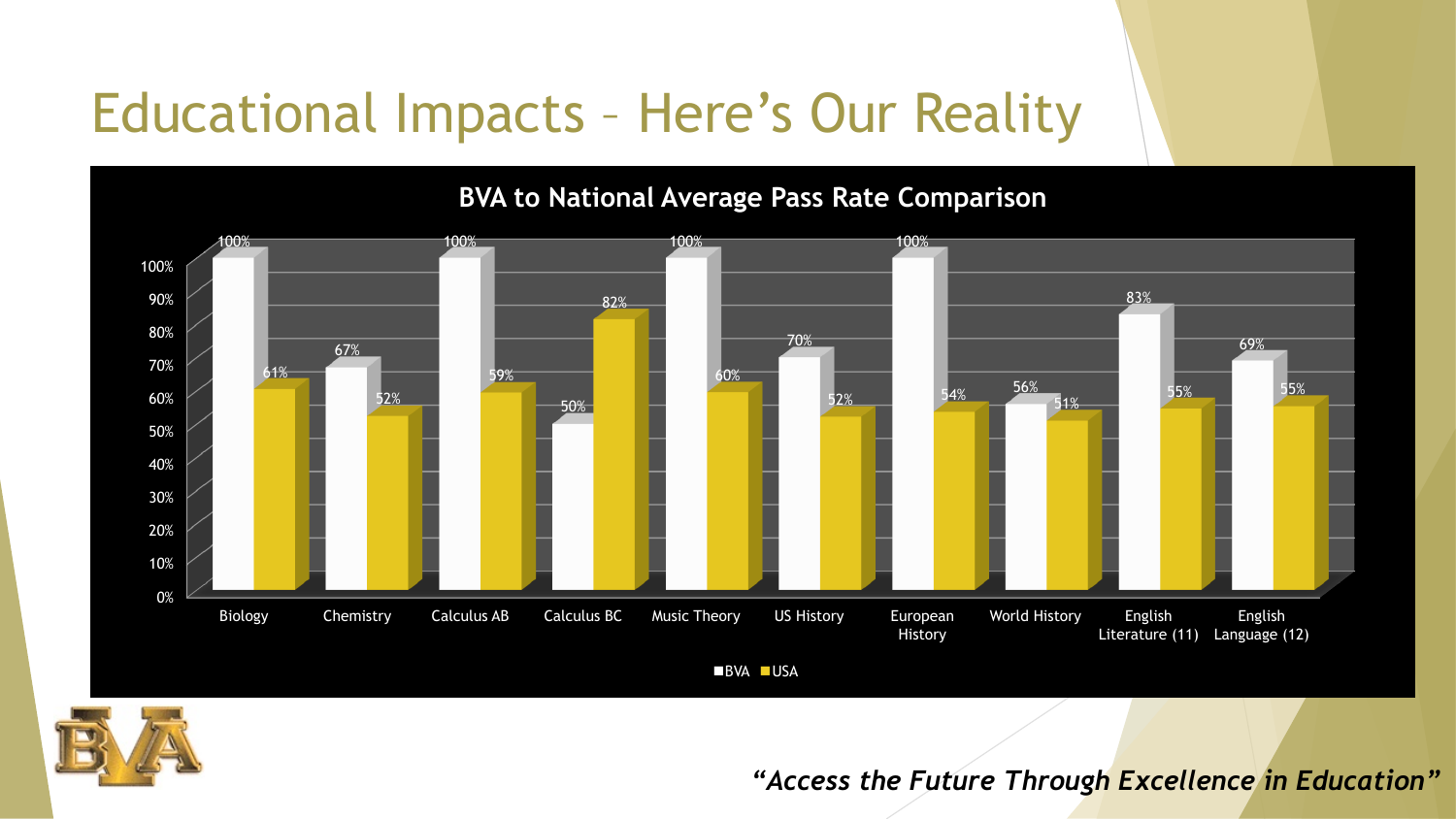### Technological Components

- Apple IDs Not Needed!!!!
- $\blacktriangleright$  Course specific apps
- Mobile Device Manager (MDM)
- Professional Development For Staff
- Google

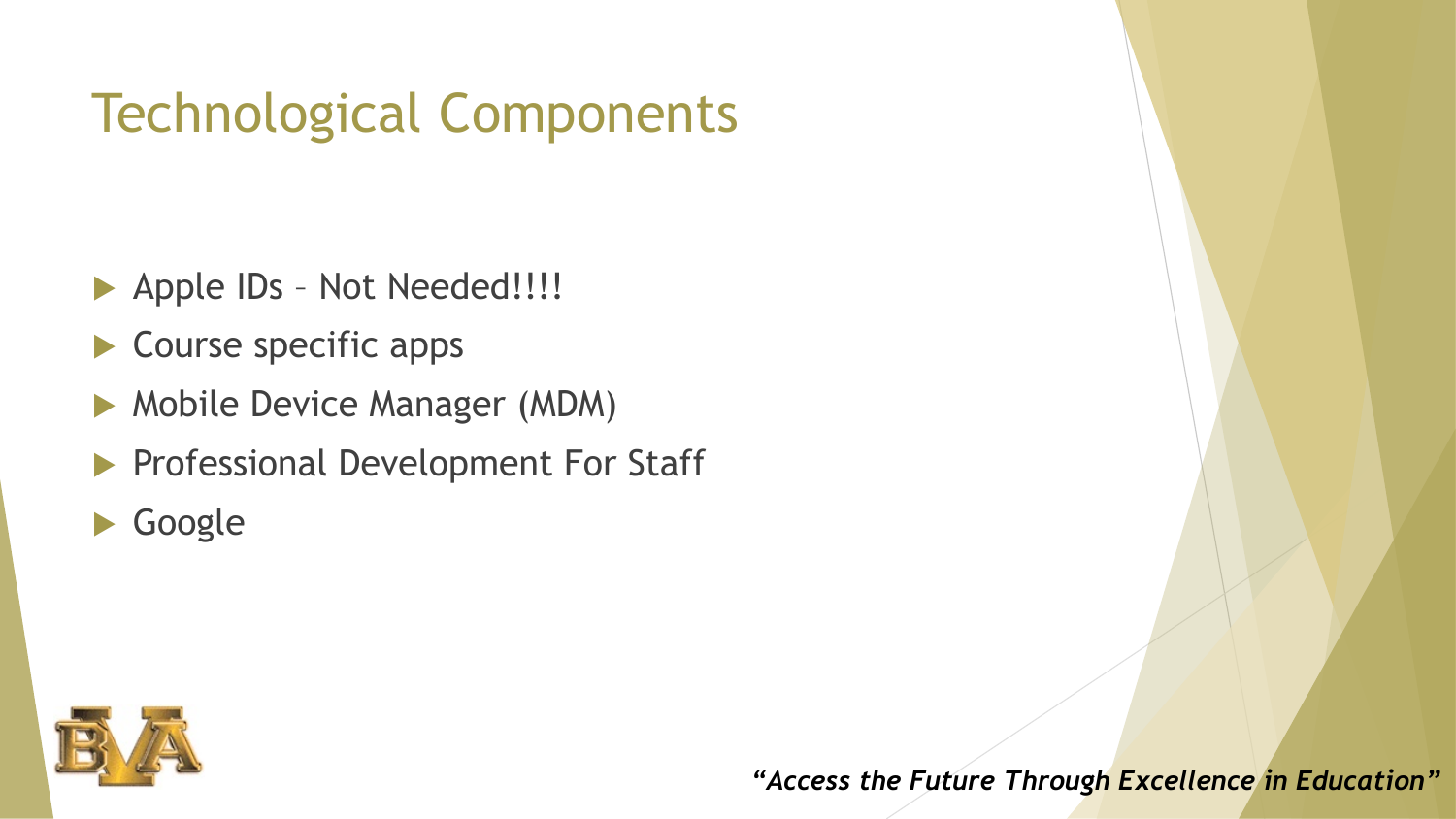### Program Policies and Procedures

#### u *iPad Distribution*

**I** iPads will only be distributed by the HS Administration. iPads will be distributed after the Parent/Student AP 1-to-1 iPad Program Orientation Night on Tuesday, August 23rd at 6:00pm. For those attending the meeting, iPads can begin to be issued immediately following the meeting. For those that cannot attend the meeting, iPads can begin to be issued on Friday, August 26. Any parent/student unable to attend must submit a signed copy of the review page from the printed material relating to the presentation.

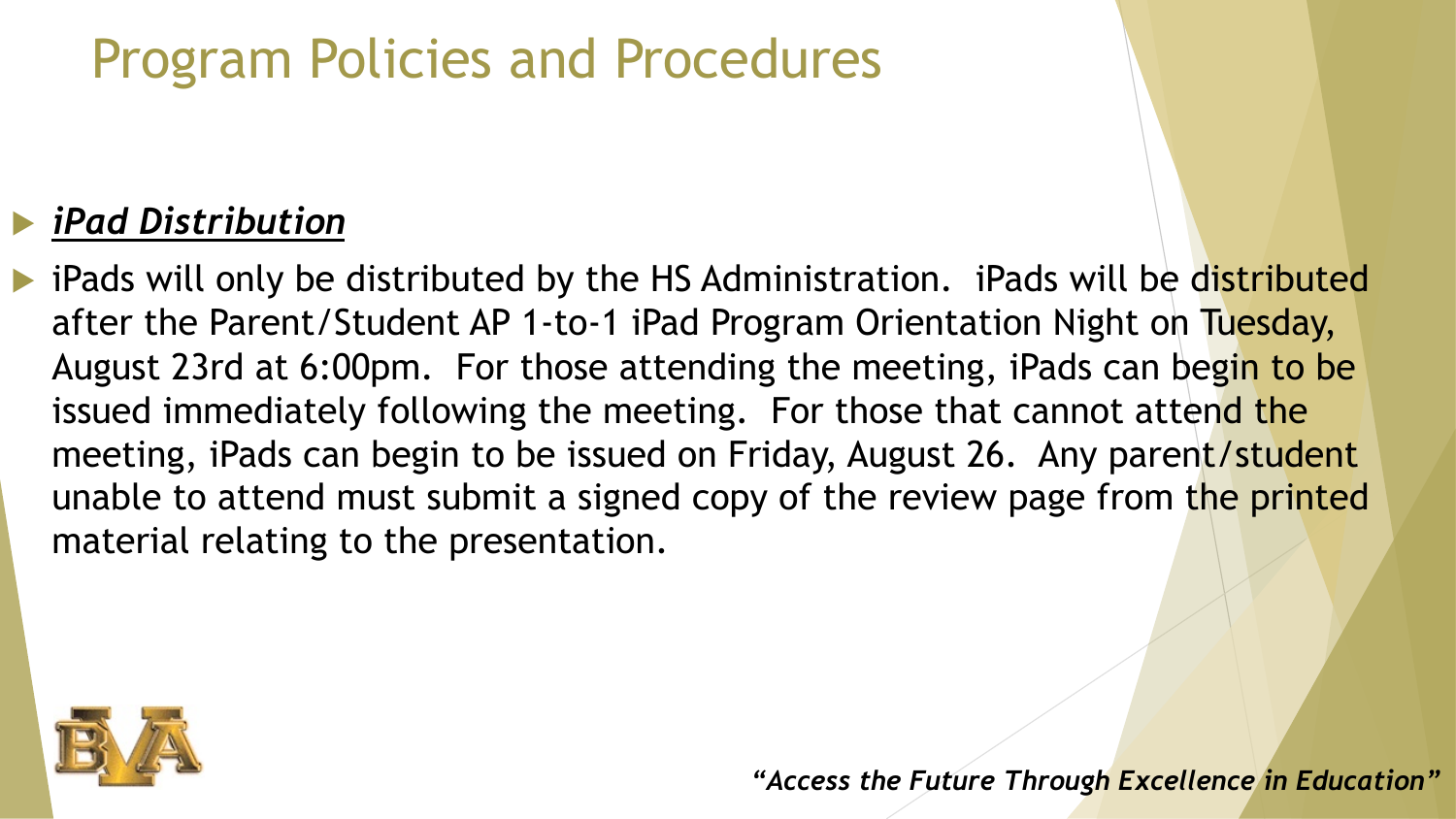### Program Policies and Procedures

#### u *Lost/Stolen/Damaged iPad*

If a student damages the iPad and/or accessories, loses the iPad, or has the iPad stolen, he/she must submit the Lost/Damaged iPad Form on the AP 1-to-1 iPad Program website. Students and Parents are financially responsible for any damages incurred through willful negligence.



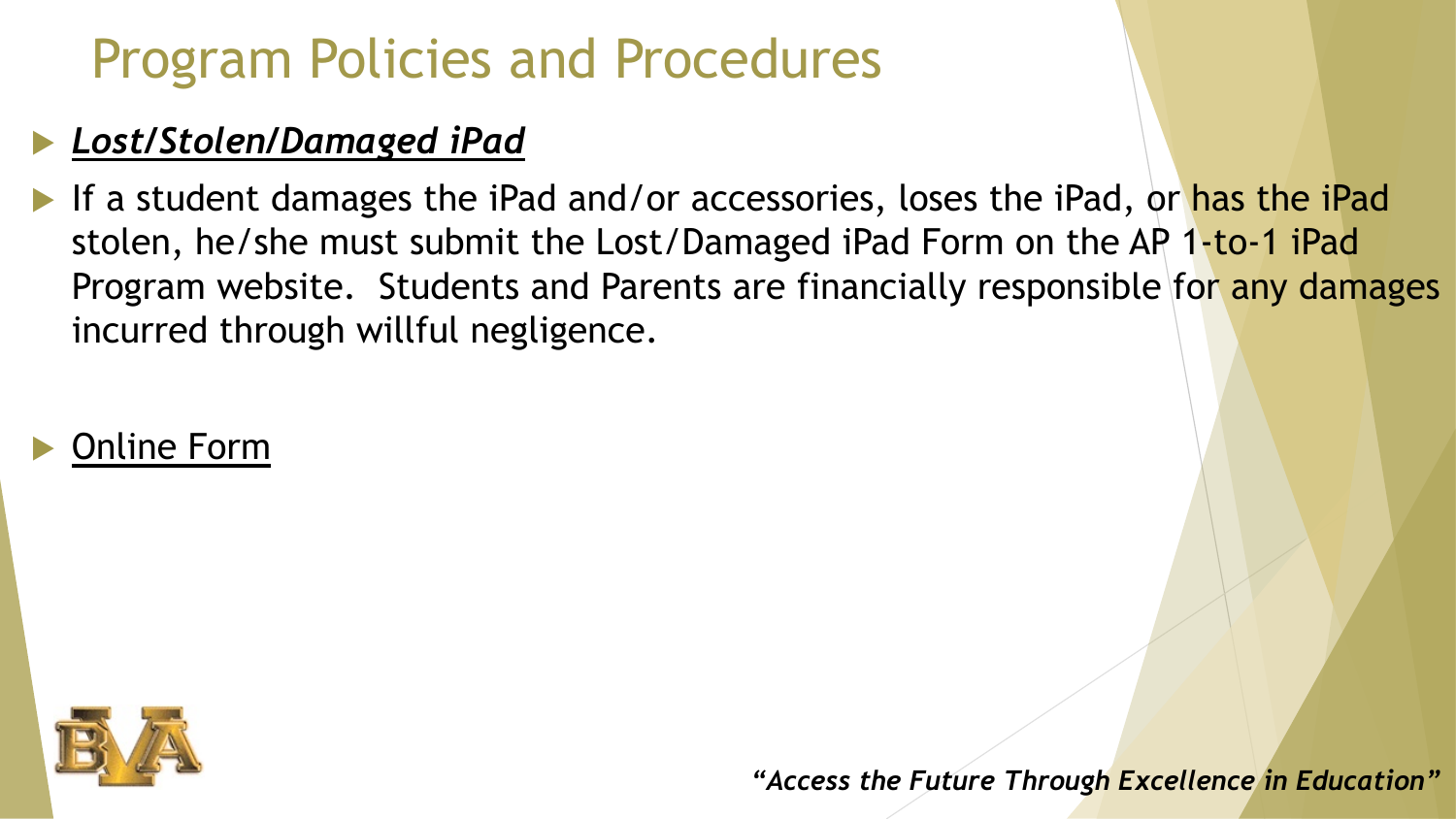### Program Policies and Procedures

#### **Procedure When Leaving the District**

If a student should leave the district, he/she must turn in the iPad prior to the HS Administration signing the withdrawal form. Educational records will not be released until the iPad is returned. If a student/parent does not return the iPad and accessories, charges will be filed at the local magistrate.

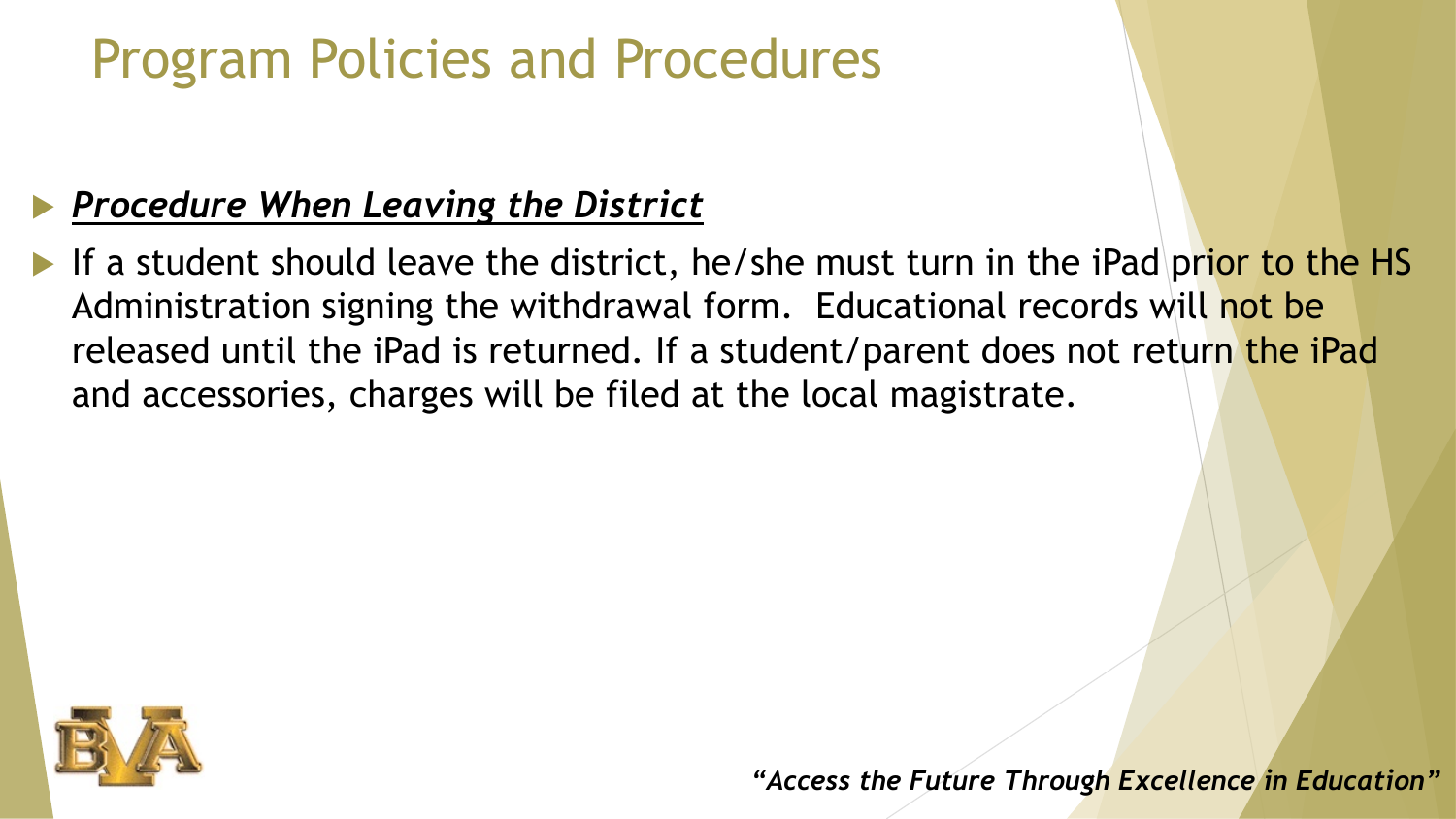### Student Responsibilities

#### **Students will:**

- **Follow the guidelines of the BVASD Acceptable Use Policy and abide by all local, state, and** federal laws at all times
- $\blacktriangleright$  Care for the device, ensuring that the device is clean, protected, accounted for at all times
- In Not lend the iPad to anyone (YOU ARE SOLELY RESPONSIBLE FOR THE DEVICE YOU ARE ISSUED!!)
- Report and return equipment promptly for repair if necessary (DO NOT ATTEMPT TO REPAIR THE DEVICE ON YOUR OWN)
- Recharge the iPad every night (points may be deducted for failure to adhere to this responsibility)
- Bring the device to school every day (points may be deducted for failure to adhere to this responsibility)
- $\blacktriangleright$  Update the iOS when prompted to do so

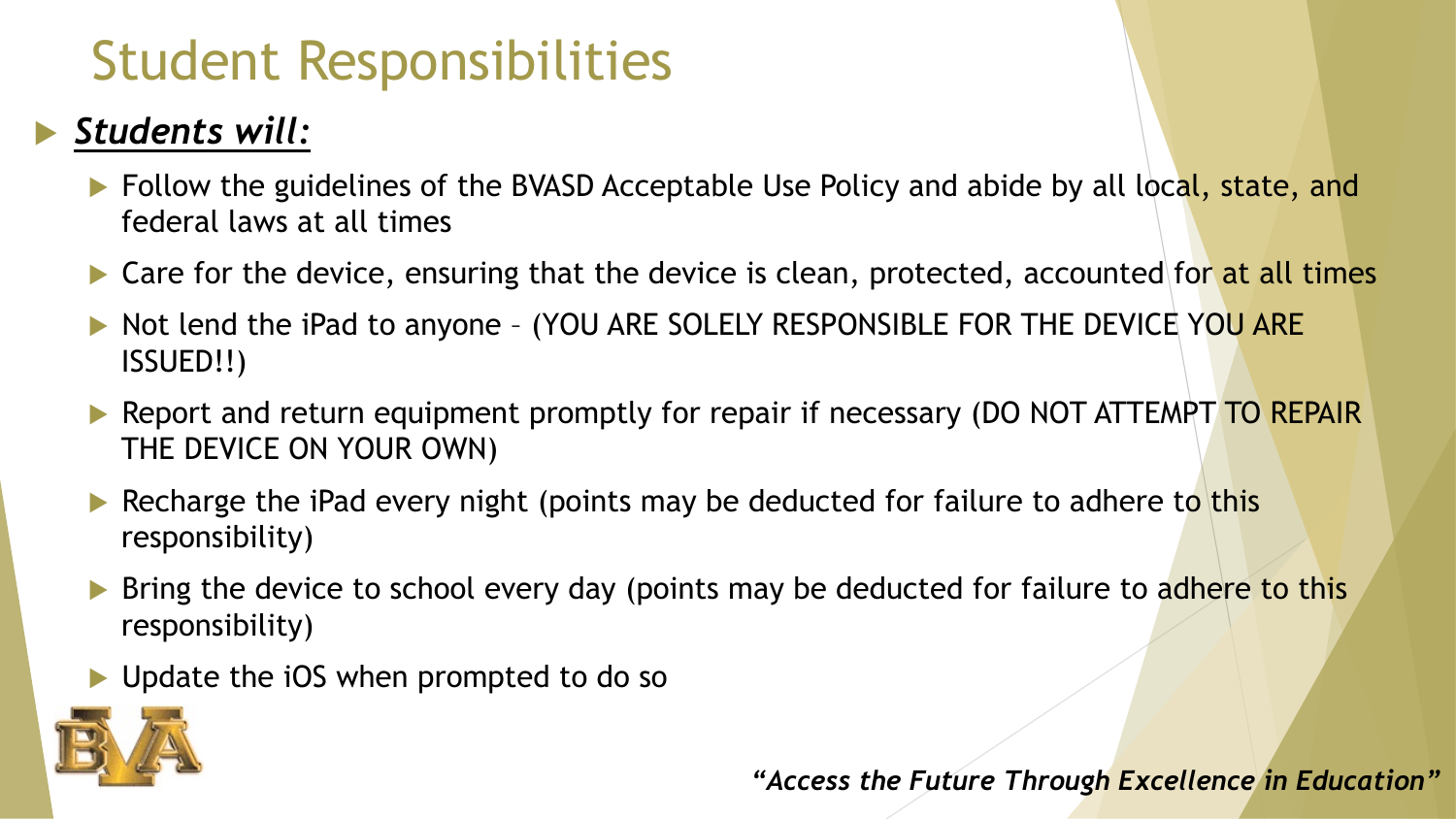### Parent Responsibilities

#### **Parents will:**

- Review all policies and procedures relating to the AP 1-to-1 iPad Program
- $\blacktriangleright$  Supervise their child's use of the iPad outside of the school, including emails and internet usage
- Return equipment promptly for repair if necessary (DO NOT ATTEMPT TO REPAIR THE DEVICE ON YOUR OWN)
- **Ensure their child recharges the iPad every night (points may be deducted** for failure to adhere to this responsibility)
- $\blacktriangleright$  Confirm their child brings the device to school every day (points may be deducted for failure to adhere to this responsibility)